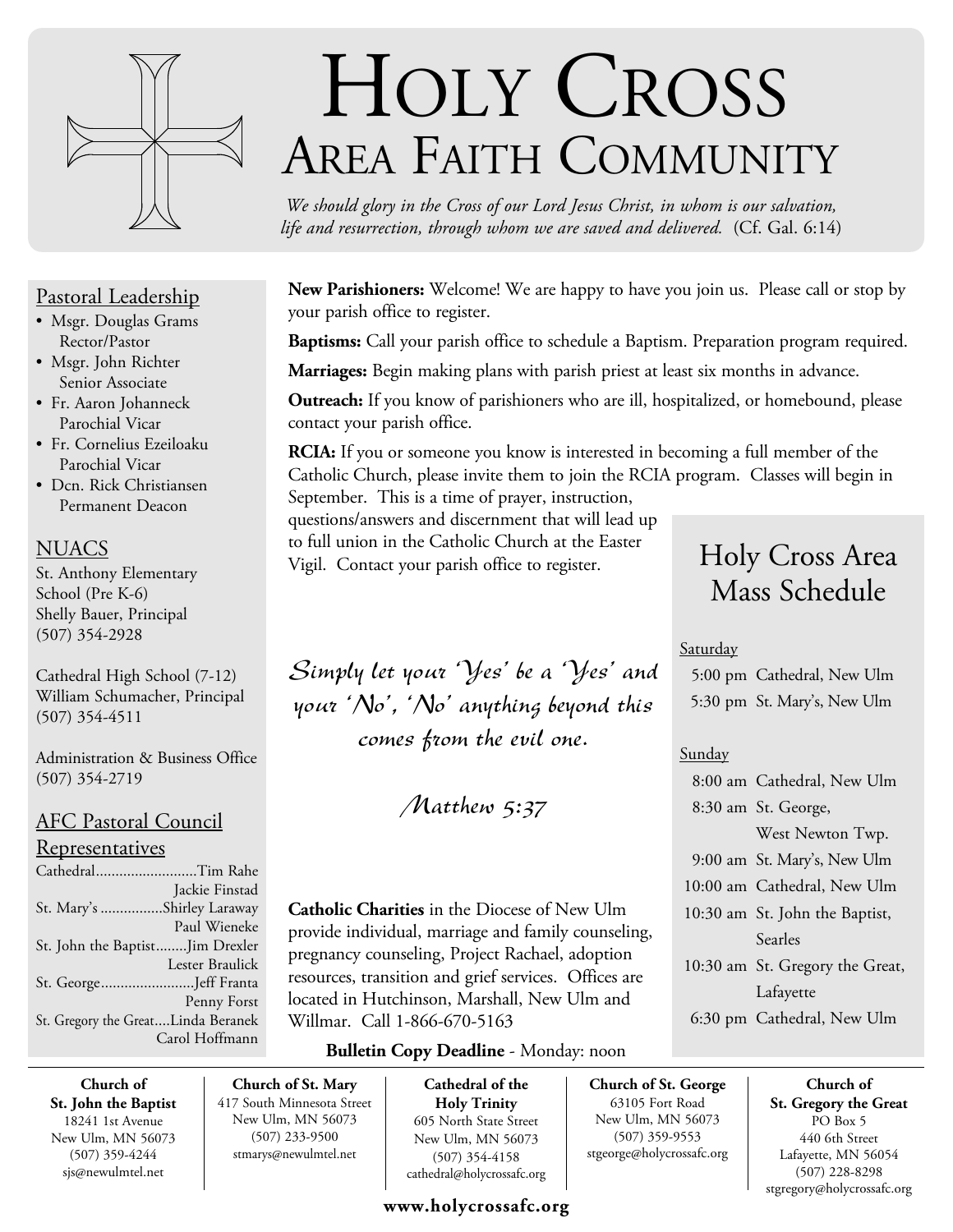## **6th Sunday in Ordinary Time February 12, 2017**

*Bulletin Connection - Law constrains us to live within the bounds of human society so that one person's individual actions do not impinge on another's. Speed limits and stop signs are simple examples of this. Following these laws ensures safe driving for all who use the public byways. Lacking such laws would make it risky to step out of the house. But Jesus expects his followers to go beyond the minimum standards set by law. Think about how you felt the last time someone courteously gave way to you at a four-way stop. That simple gesture goes beyond the requirements of the law. So should all of our actions.*

*(Liturgical Publications Inc. Resource Center)*

## **From the Pastor**

**ADULT STUDY PROGRAM** On February 28 we begin "Catholicism: The Pivotal Players," an adult study program by Bishop Robert Barron which I will be facilitating. It will be offered Tuesday evenings at 7:00 p.m. and repeated Friday mornings at 8:15 a.m. in St. Mary's Social Hall. The cost is \$10/person. Please register as soon as possible so materials can be ordered. The six 'Pivotal Players' we will explore are St. Francis of Assisi, St. Thomas Aquinas, St. Catherine of Siena, Blessed John Henry Newman, G.K. Chesterton and Michelangelo. To register, sign up in the back of church, call 233-9506 or email blenertz@newulmtel.net, giving your name, phone number, email, how many books are needed and which day you plan to attend. For more information, please see the insert in last week's bulletin or the posters in church.

**MISSION OF LOVE** This weekend many of our parishes are taking up a second collection for the CCW 'Mission of Love' valentine project. This project benefits children, widows and the handicapped in the San Lucas Toliman, Guatemala mission. Every \$2 donated buys a valentine that can be exchanged for school supplies, food and other necessities. Please be generous in remembering those most in need. Additional donations can be dropped off at your parish office.

**WORLD MARRIAGE DAY** Today we celebrate World Marriage Day, instituted in 1983, to honor the husband and wife as head of the family, the basic unit of society. It salutes the beauty of their faithfulness, sacrifice and joy in daily married life. We ask God's blessing on all married couples living out their vocation.

**CATHOLICS AT THE CAPITOL** Next Sunday (February 19), there will be an awareness meeting at the Cathedral regarding "Catholics at the Capitol." It will take place following the 10:00 a.m. Mass. This will be a brief informational meeting to hand out materials, answer questions and encourage Catholics to participate in the statewide "Catholics at the Capitol" event to be held March 9. Coffee and donuts will be served. See the "Holy Cross AFC News" section of the bulletin for more details about this event.

**STEWARDSHIP IS DISCIPLESHIP** Stewardship is discipleship. We strive to put God first in all things and to follow where Our Lord might lead.

Msgr. Grams

|                                    | <b>Mass Schedule for the Week</b>             |                                                                      |
|------------------------------------|-----------------------------------------------|----------------------------------------------------------------------|
| Date & Time                        | Location                                      | Intention                                                            |
| <b>Monday 13th</b>                 |                                               |                                                                      |
| $7:00$ a.m.<br><b>Tuesday 14th</b> | Cathedral                                     | + Jerome Fischer                                                     |
| 7:00 a.m.                          | Cathedral                                     | + Anna Palmer                                                        |
| $7:30$ a.m.                        | St. Mary                                      | + Francis & Frances Brandel                                          |
| 8:00 a.m.                          | St. George                                    | + Harold Braulick                                                    |
| 8:20 a.m.                          | <b>NUACS CHS</b>                              | + Ray & Dorothy Manderfeld                                           |
| 9:30 a.m.                          | Orchard Hills                                 | + Alice Henle                                                        |
| <b>Wednesday 15th</b>              |                                               |                                                                      |
| $7:00$ a.m.                        | Cathedral                                     | + Bertha Johnson                                                     |
| $7:30$ a.m.                        | St. Mary                                      | + Otto, Florence, Richard Wendinger                                  |
| 8:00 a.m.                          | St. Gregory the Great + Alice Hanson          |                                                                      |
| $8:25$ a.m.                        | <b>NUACS SAE</b>                              | + Marvin Halbur                                                      |
| <b>Thursday 16th</b>               |                                               |                                                                      |
| 7:00 a.m.                          | Cathedral                                     | + Don Weise and                                                      |
|                                    |                                               | Mary Weise Weirauch                                                  |
| $7:30$ a.m.                        | St. Mary                                      | + Bill O'Connor                                                      |
| $10:00$ a.m.                       | Oak Hills                                     | + Donald Fiebiger                                                    |
| 6:30 p.m.                          | St. John the Baptist                          | + Tom Reinhart                                                       |
| Friday 17th                        |                                               |                                                                      |
| $7:00$ a.m.                        | Cathedral                                     | + Victor Kral                                                        |
| $7:30$ a.m.                        | St. Mary                                      | + Dennis Treml                                                       |
| $10:15$ a.m.                       | Ridgeway South                                | + Waldemar & Ann Rotering                                            |
|                                    |                                               | and Family                                                           |
| Saturday 18th                      |                                               |                                                                      |
| $8:00$ a.m.                        | Cathedral                                     | + Danny Helger                                                       |
| 5:00 p.m.                          | Cathedral                                     | + Shane Fischer                                                      |
| 5:30 p.m.                          | St. Mary                                      | + Leander Forster                                                    |
| <b>Sunday 19th</b>                 |                                               |                                                                      |
| 8:00 a.m.                          | Cathedral                                     | + Nick & Cecelia Walter                                              |
| 8:30 a.m.                          | St. George                                    | + Bob Gleisner                                                       |
| $9:00$ a.m.                        | St. Mary                                      | + Dorothy Moldan                                                     |
| $10:00$ a.m.                       | Cathedral                                     | + Laura & Florian Wurtzberger                                        |
|                                    |                                               | and Deceased Family                                                  |
| 10:30 a.m.                         | St. John the Baptist                          | + Wendelin & Delrose Braun                                           |
| 10:30 a.m.                         |                                               | St. Gregory the Great $+$ Albert & Florence Swenson                  |
| 6:30 p.m.                          | Cathedral                                     | Mass for the People                                                  |
|                                    |                                               | <b>SUNDAY MASS SCHEDULE FOR THE HOMEBOUND</b>                        |
|                                    | KEYC Mankato Fox Channel 13 NU Tel            | $6:30 - 7:00$ a.m.                                                   |
|                                    |                                               | KEYC(1) - Old Channel 12 KEYC (NUTel Ch. 12/Comcast Ch. 6) 7:30 a.m. |
|                                    | NUCAT Mass from Cathedral of the Holy Trinity | $11:00$ a.m.                                                         |
|                                    |                                               |                                                                      |
|                                    | (doesn't run all the time)                    |                                                                      |
|                                    | Channel 45 NU Tel & Channel 12 Comcast        | $11:00 - 11:30$ a.m.                                                 |
| from St. Cloud                     |                                               |                                                                      |
|                                    |                                               | <b>Sacrament of Reconciliation Schedule</b>                          |
| <b>Tuesday 14th</b>                | 7:00 - 7:20 a.m.                              | St. Mary                                                             |
|                                    | $7:30 - 7:50$ a.m.                            | St. George                                                           |
| <b>Wednesday 15th</b>              | $7:00 - 7:20$ a.m.                            | St. Mary                                                             |
|                                    | $7:30 - 7:50$ a.m.                            | St. Gregory the Great                                                |
|                                    |                                               |                                                                      |
| Thursday 16th                      | $7:00 - 7:20$ a.m.                            | St. Mary                                                             |
| Friday 17th                        | 7:00 - 7:20 a.m.                              | St. Mary                                                             |
| Saturday 18th                      | $9:00 - 10:00$ a.m.                           | Cathedral                                                            |
|                                    | $4:00 - 4:40$ p.m.<br>$4:30 - 5:00$ p.m.      | Cathedral<br>St. Mary                                                |
| <b>Sunday 19th</b>                 | $7:00 - 7:40$ a.m.                            | Cathedral                                                            |
|                                    |                                               |                                                                      |
|                                    | <b>Readings for the Week of February 12</b>   |                                                                      |
| Mon:                               |                                               | Gn 4:1-15, 25/Ps 50:1, 8, 16bc-17, 20-21/Mk 8:11-13                  |
| Tues:                              |                                               | Gn 6:5-8; 7:1-5, 10/Ps 29:1a, 2, 3ac-4, 3b, 9c-10                    |
| Mk 8:14-21                         |                                               |                                                                      |
| Wed:                               |                                               | Gn 8:6-13, 20-22/Ps 116:12-15, 18-19/Mk 8:22-26                      |
| Thurs:                             |                                               | Gn 9:1-13/Ps 102:16-21, 29, 22-23/Mk 8:27-33                         |
|                                    |                                               |                                                                      |
|                                    | Gn 11:1-9/Ps 33:10-15/Mk 8:34--9:1            |                                                                      |
| Fri:<br>Sat:                       | Heb 11:1-7/Ps 145:2-5, 10-11/Mk 9:2-13        | Next Sunday: Lv 19:1-2, 17-18/Ps 103:1-4, 8, 10, 12-13               |

1 Cor 3:16-23/Mt 5:38-48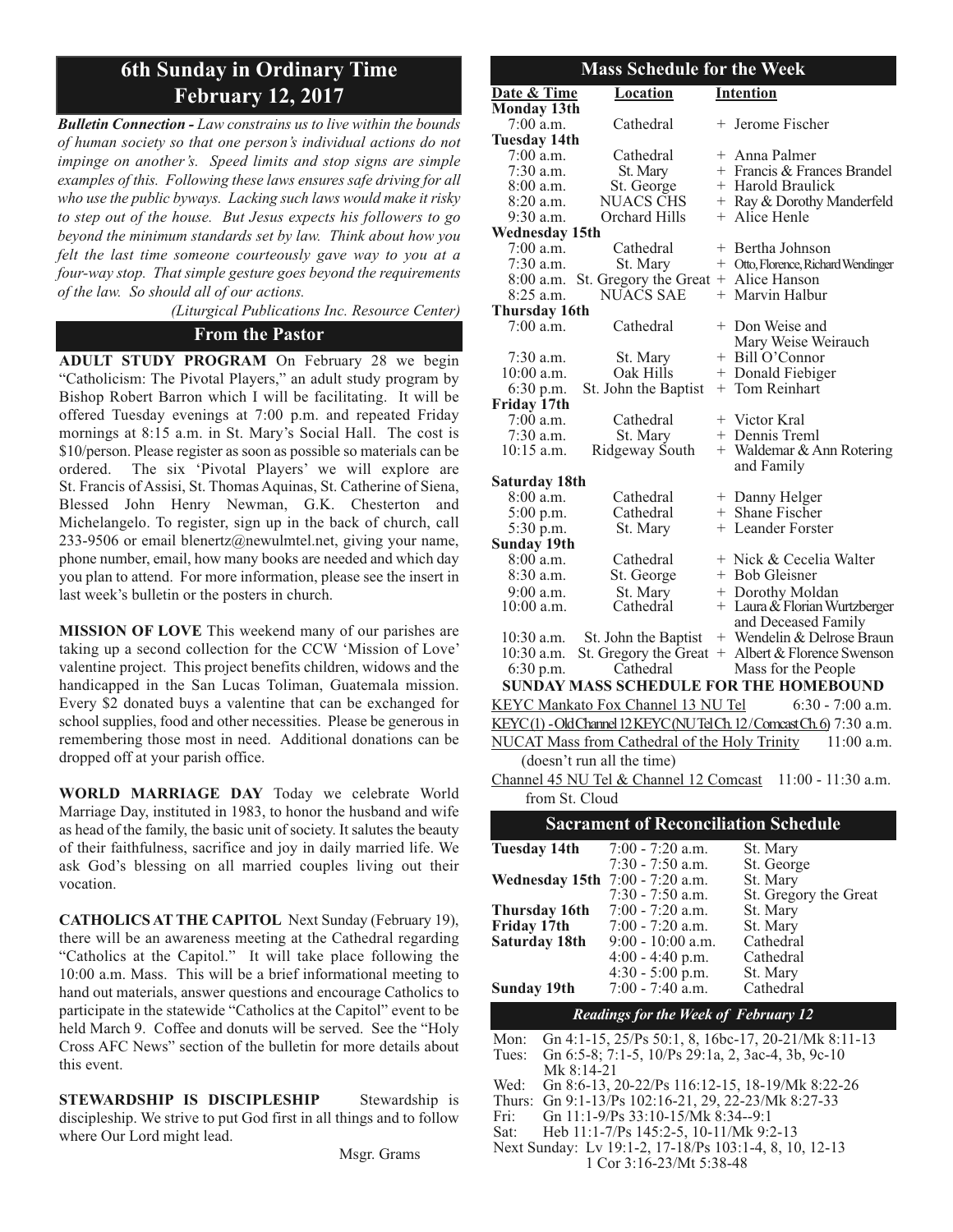## **Stewardship for the Week of February 5, 2017**

|                                | <b>CATHEDRAL</b>   | <b>ST. MARY</b> | <b>ST. JOHN</b>  | <b>ST. GEORGE</b> | <b>ST. GREGORY</b> |
|--------------------------------|--------------------|-----------------|------------------|-------------------|--------------------|
| Actual Adult                   | 12,646.50          | 10,660.00       | 2,633.00         | 1,102.00          | 2,002.00           |
| <b>Budget Adult</b>            | 13,192.31          | 13,163.46       | 1,635.00         | 1,538.46          | 1,076.93           |
| Electronic Transfers           | 1,145.00           | 0.00            | 1,000.00         | 0.00              | 0.00               |
| <b>Online Giving</b>           | 0.00               | 95.00           | .00              | 0.00              | 0.00               |
| <b>Total</b>                   | 13,791.50          | 10,755.00       | 3,633.00         | 1,102.00          | 2,002.00           |
| Year-to-date Actual            | 423,847.12         | 436,373.80      | 68,227.00        | 61,360.45         | 38,829.27          |
| Year-to-date Budget            | 422,153.92         | 421,230.64      | 52,320.00        | 48.230.72         | 34,461.76          |
| Ahead/Behind                   | 1,693.20           | 15,143.16       | 15,907.00        | 13,129.73         | 4,367.51           |
| Student                        | 25.62              | 35.50           | 8.00             | 0.00              | 7.50               |
| Loose Plate                    | 428.88             | 514.01          | 14.91            | 16.25             | 34.00              |
| Parish Project Goal            | 50,000.00          | 20,000.00       | 6,000.00         | 18,000.00         | 10,000.00          |
| Parish Project (#contributors) | 32,986.00<br>(78)  | 11,190.00 (34)  | 1,932.55<br>(6)  | 4,085.00<br>(17)  | 2,201.00(8)        |
| <b>DMA</b> Goal                | 62,713.80          | 40,212.85       | 7,905.74         | 7,601.67          | 6,993.54           |
| DMA Actual (# contributors)    | 58,625.00<br>(180) | 42,615.00 (110) | 5.615.00<br>(16) | 11.940.00<br>(38) | 3,256.70 (13)      |
| Attendance:                    | 1102               | 695             | 132              | 150               | 87                 |



## **New Ulm Area Catholic Schools** *Visit us at www.nuacs.com*

**No Bussing:** Please note that there is no bussing on Friday, February 17th**.**

**St. Anthony Elementary Parent–Teacher Conferences:** Parents of SAE students are encouraged to attend parent-teacher conferences this Monday from 3:15 – 6:15 p.m. Parents of students in K-4 will have conferences (if requested) in their teacher's room at their respective scheduled time. Parents of students in grades 5 and 6 will have conferences in the SAE gym.

**Catholic United Financial Raffle:** St. Anthony Elementary students in grades K–6 are participating in the Catholic Schools Raffle sponsored by Catholic United Financial. Tickets sell for \$5 each. The grand prize is \$20,000 or a 2017 Jeep Compass! Remember that last year, the grand prize winner was from New Ulm and purchased her ticket from a NUACS 4th grader! Fifty-four prizes valued at over \$40,000 will be awarded. Contact your favorite SAE student to help us reach our goal of \$25,000, or you may purchase tickets at the SAE Office (check payable to "NUACS"). This raffle is sponsored by Catholic United Financial at no cost to NUACS. Every dollar of your \$5 donation goes directly to NUACS! Call Sara at 766-7593 for more information.

**2017-2018 PreKindergarten Registration:** "Grow with us in God's love" by registering your child in the NUACS PreKindergarten Program. Catholic Schools light the way for our children, our faith, and our future! Sessions available for ages 4-5 include a 2-day-a-week half-day program a.m. or p.m. or a 3-day-a-week half-day morning program. For age 3 we offer a 1-day-a-week half-day afternoon session. To request a brochure and registration materials, please call 354-2719. We look forward to sharing our program with you and your child! REGISTER EARLY!

**Memorials:** Thank you for using the NUACS memorial envelopes as a way to honor a deceased loved one or friend. The memorials help in providing scholarships to families who qualify. We appreciate your generosity and are grateful to all who choose to invest in the future by supporting the Catholic education of NUACS students.

**NUACS Extra-Curricular Coach Opportunities at Cathedral High School:** NUACS is searching for the following: baseball coach (junior high) and golf coach (assistant). Positions are for the current school year. Applicant must complete and pass safe environment requirements, including background checks. Job descriptions and application are available at www.nuacs.com, Employment Opportunities. Please submit application to Alan Woitas, AD, at Cathedral High School, 600 North Washington Street, New Ulm, or at alan.woitas@nuacs.com. **Savings Hint:** Be sure to check the ad page on the back of this bulletin for a money-saving coupon!

## **Religious Education & Faith Formation News**

**RELIGIOUS ED AND FAITH FORMATION CLASSES** will be held as usual from 7:00 - 8:00 p.m. on Wednesday evening, February 15th. **RCIA CLASS** will be held at 6:45 p.m. on Wednesday, February 15th, in the Cathedral Parish Center.

## **Youth & Young Adult Ministry**

**Middle School Youth Nights –** February 11th and March 18th from 7:00 - 9:30 p.m. Come enjoy evenings of games, food, hangout time, prayer and learning. February 11th will be held at St. Mary's Church in New Ulm, and the March 18th location is to be determined.

**Summer Events –** Summer is almost here! Thoughts of it are here, anyway. Here are some key dates you might want to reserve on the calendar. More information will be coming later.

Vacation Bible School: June 25th-30th Diocesan Girls Camp (7-12 grade): July 23rd-27th Totus Tuus: July 16th-21st Diocesan Boys Camp (middle school): July 27th-30th Summer Blast Caritas: June 7th, 21st, July 12th, August 10th Diocesan Boys Camp (high school): July 30th-Aug 3rd

**Young Adult Ministry -** February 19th from 7:30 p.m. - 9:30 p.m. – Join us for an evening of board games! We will meet in Leifeld Hall (basement of Cathedral) after the 6:30 p.m. Mass. Bring a favorite game, or just show up to play! No experience required.

- *Matthew*

For more information regarding Youth Ministry, please search on-line at holycrossafc.org, Under the *Ministries*tab you will find *Youth Ministry*.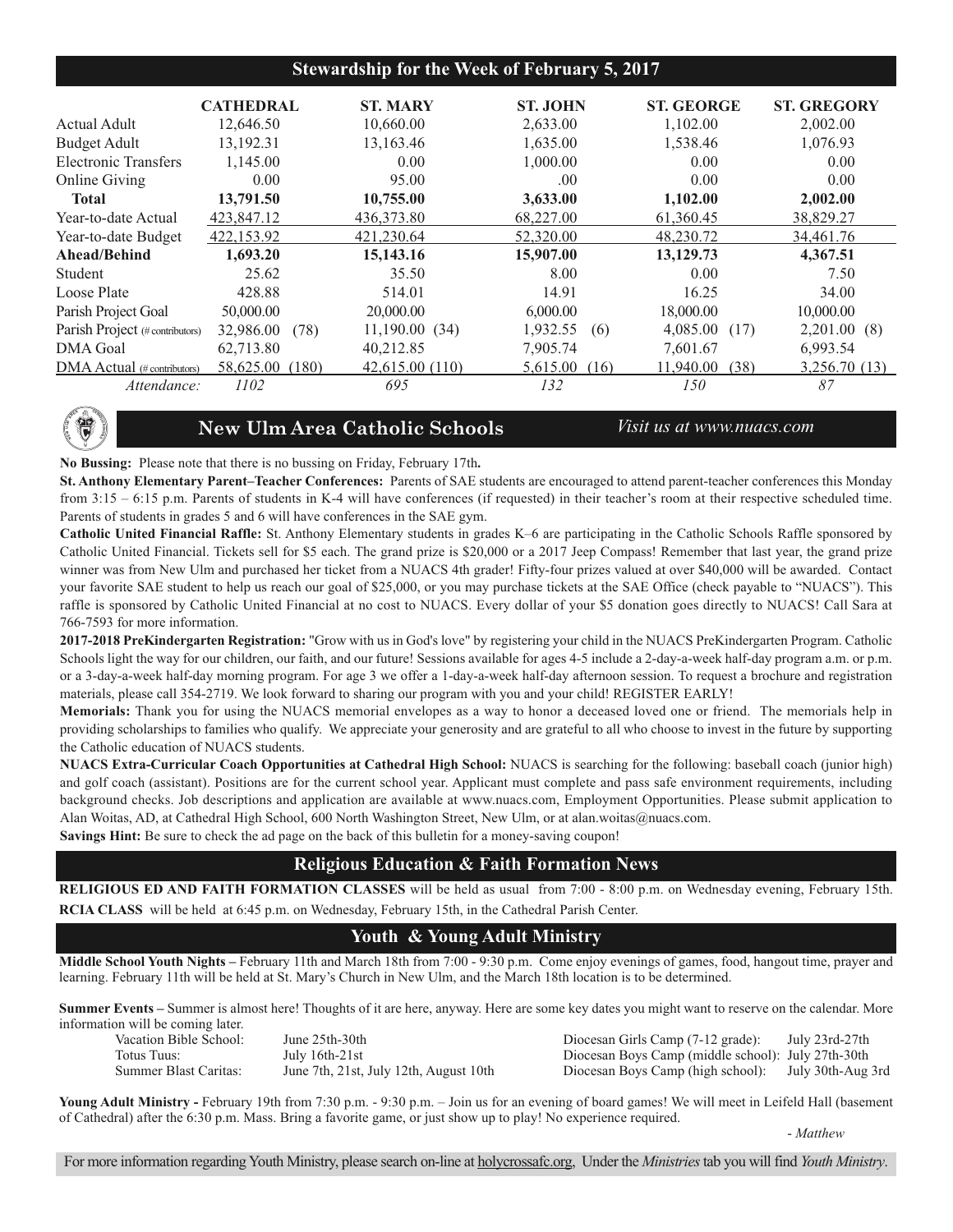#### **Spring Fever**

Tickets for Spring Fever 2017 at St. George are now on sale for the March 18 or 25, 2017, performances. Contact Jackie Forst at 354-2428 to obtain tickets.

#### **Sunday, February 12 - Sweetheart Breakfast and Bake Sale**

Cathedral CCW will be serving breakfast and sponsoring a bake sale in Leifeld Hall from 9:00 - 11:30 a.m. Menu includes eggs, sausage, hash browns, coffee, juice and fruit. Tickets are \$5 for adults and \$3 ages ten and under. Proceeds will benefit the Heartland Girl's Ranch.

#### **Sunday, February 12 - Grocery BINGO**

St. Thomas Court #1994 Catholic Order of Foresters is hosting a Grocery BINGO at 1:00 p.m. at St. Gregory the Great Social Hall in Lafayette. Everyone is welcome, and lunch will be sold at this fun event.

#### **Monday, February 13 - Rosary**

All are welcome to come pray the Rosary at Cathedral at 1:00 p.m., weather permitting.

#### **Wednesday, February 15 - RCIA Class**

RCIA Class will be held at 6:45 p.m. in the Cathedral Parish Center.

#### **Wednesday, February 15 - Happy Birthday to Fr. Hackert**

Fr. Eugene Hackert will celebrate his 90th Birthday on February 15th. We would love to shower him with as many birthday cards as we can. He really enjoys reading and looks forward to his daily mail. Cards can be sent to Fr. Eugene Hackert, Divine Providence, 700 3rd Ave NW, Sleepy Eye, MN 56085.

#### **Beginning March 5 - "Reasons to Believe" Broadcast**

This program series is a clear-sighted contemporary defense of the Catholic faith, providing an in-depth look at the "hows" and "whys" of Catholicism. Dr. Scott Hahn and co-host Mike Aquilina confront the current crisis of faith head on, showing why it is perfectly reasonable to believe in Christ and the Church. Drawing from a treasury of reason and revelation, they illuminate the truths of the faith with arguments from natural reason, everyday experience, Sacred Scripture, and more. The thirteen-part series is a rock-solid guide for understanding and defending the Catholic faith. The broadcasts will air on NUCAT Sundays at 7 a.m. and Mondays at 11:30 a.m. from March 5th through May 29th.

#### **"Catholicism: The Pivotal Players"**

This is a 12-session adult study program that will be offered beginning this Lent. In this program, Bishop Robert Barron explores the lives of six people who shaped the life of the Church and changed the course of western civilization. The cost is \$10/person. Sessions are held on Tuesday evenings (7-8:30 p.m.) and repeated Friday mornings (8:15-9:45 a.m.) in St. Mary's Social Hall. We begin Tuesday, February 28th, or Friday, March 3rd. Please register soon so materials can be ordered. Sign-up sheets are in Church or you can register by calling  $(233-9506)$  or emailing (blenertz@newulmtel.net) with your name, phone number(s), email, how many books you need and which day you plan to attend.

Our state faces real challenges. Assisted suicide threatens the vulnerable. Underprivileged kids are stuck in failing schools. And too many families are trapped in poverty. Christ asks us to boldly step into the public square to protect life and human dignity. Will you answer the call? Join Minnesota's bishops, dynamic Church leaders, and 1,000+ Catholics from across the state for Catholics at the Capitol, a day of inspiration and advocacy at our State Capitol.

- •Be INSPIRED by dynamic Church leaders and the power of prayer
- •Be INFORMED about the critical issues impacting life and human dignity in Minnesota

•Be EQUIPPED to effectively engage your elected officials Legislators pay attention to their constituents. We WILL influence what they do. This is our moment. Let's go! Learn more and register at CatholicsAtTheCapitol.org or call 651.227.8777. Diocesan transportation is being arranged. Please contact sspilman@dnu.org if you're interested in riding the bus.

#### **CCW Scholarship Applications**

The New Ulm Diocesan Council of Catholic Women offers scholarships for educational and spiritual growth to anyone involved in Catholic schools or parish ministries. There are application forms in the parish office. Applications must be returned to the office by Friday, February 17th.

#### **FORMED.org**

As the Church celebrates Our Lady of Lourdes this weekend, learn more about Mary's apparitions to St. Bernadette Soubirous and the life of this young saint. "Religious Mysteries: The Secret of Bernadette" is found under "Movies" – "Documentaries" on www.formed.org. Access to FORMED.org is free. Use Parish Code ZY2TQG to register.

## **Perpetual Eucharistic Adoration**

*"And behold, I am with you always, until the end of the age." Mt 28:20*

*Jesus is with us continually in the Blessed Sacrament, and we are so privileged to have Perpetual Adoration in our Area Faith Community, where we may go to Him, anytime, day or night.* 

*Come to adore Him. He is waiting for you!*

*Adorers are needed for the following hours: Friday at 9:00 p.m. and Sunday at 1:00 p.m.*

*For more information, please call co-coordinators: Lora Rahe at 507-354-5563 or 507-276-6838 Janet Neubauer at 507-276-4039 Kathy Sonnek at 507-947-3043*

*Chapel access: To access the Adoration Chapel when the church building is locked, use the code on the keypad located on the building entrance by the chapel.*

*Chapel closings: Please call the Hotline, 233-9510, for closings due to weather.*

#### **Thursday, March 9 - Catholics at the Capitol**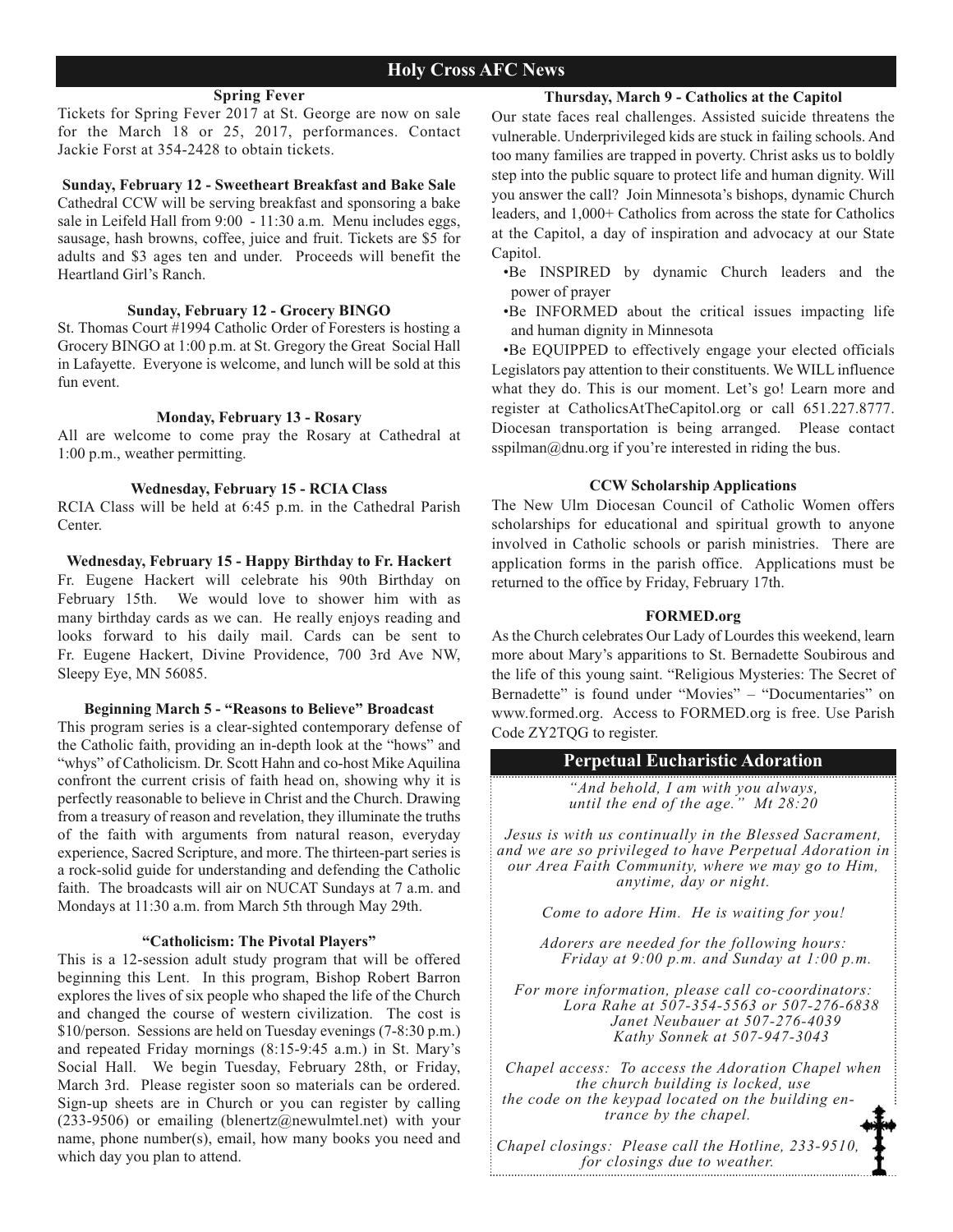## **Cathedral of the Holy Trinity**

## **LITURGICAL MINISTRIES FOR FEBRUARY 18 AND 19**

**SERVERS** LECTORS LEGENERS LEGENERS LEGENERS LEGENERS LEGENERS EXTRAORD. MINISTERS 5:00 p.m. William Boston and David & Alexis Petersen Monica Prechel Please refer to the following: 5:00 p.m. William Boston and David & Alexis Petersen Monica Prechel **Please refer to the following:** 8:00 Charlie Macho and Nicholas & Noah Wolle Gary Neubau<br>Michael & Rachel Sloot and Marcarious Amoah Nick Schultz 10:00 a.m. Michael & Rachel Sloot and Marcarious Amoah Nick Schultz or 6:30 p.m. James, Matthew and Maggie Gillis Terry Baumgart Paper copies in work sacristy

**Valentine's Breakfast & Bake Sale -** Sunday, February 12th, from 9:00 - 11:30 a.m. in Leifeld Hall

**Youth Choir -** Tuesday, February 14th, at 3:00 p.m. in the Parish Center

**Choir Practice -** Thursday, February 16th, at 7:00 p.m.

**Men's Fish Fry -** The Men's Fish Fry takes place on Friday, April 7th. We are seeking donations for the raffle prizes and expenses of the dinner. Any amount is greatly appreciated. Thank you!

**VOTIVE LIGHTS FOR THE WEEK OF 2/12:** Delbert Fischer Sr.; Lonita Kral; Craig Richter; Victor Kral; Bernie & Grace Lindmeier; Danny Hegler, Robert & Hildegard Roesch; Greg Hoffmann, Art & Val Simmet, Robert & Anna Simmet, Joe & Anna Soukup; Steve Reinhart; Int. Caleb Tyner & Keith Richter; Int. Dave Christian; Don Weise & Mary Weise Weirauch; RS Family; Alex & Alice Portner; Stan & Hazel Schneider; Erwin & Elaine Hillesheim; Pfeiffer, Bonnell & Burdorf; Edwin Sehr; Good Health for MS & DS; Gervase & Arline Krambeer; Cornelius Zitzmann; Edwin & Eleanor Mertz; Sp. Int. L-K; Wally Neumann; Jeanette Altenburg; Anton & Minnie Hacker; Tom & Louise Cooling, Bob LeGare; Living & deceased members of Mary & George Wurtzberger/Margaret & Mike Tauer families; Employment-J; Larry Waibel; Marvin & Dolores Reinarts; Helget Family; Melvin & Leona Braulick; Richard Guggisberg; J&R Families; Ray & Dorothy Manderfeld, T.W. & Clara Manderfeld, Joseph &

Margaret Zenk;Bill Goebel; John, Susan & Linda Roiger; Paul Griebel; Our daughter; Wally Bauer; Norbert Ubl; Sale of Home; Sp. Int.: Luverne Fischer; Souls in Purgatory; Peter Meyer; Bud McCabe;Tom Reinhart; Doug Kraus



*BAPTIZED IN CHRIST Piper Dee Hans, daughter of Benjamin & Penny Hans*

## **Church of St. Mary**

#### **LITURGICAL MINISTRIES FOR FEBRUARY 18 AND 19**

| $5:30$ p.m.<br>$9:00$ a.m.                                                                              | <b>SERVERS</b><br>Garrett Grathwohl & Zach Helget<br>Cassidy Williams & Anna Knowles |                                                                                                                                                                                                                                                       | <b>SACRISTANS</b><br>Jean Nielsen<br>Sue Schommer                       | <b>LECTORS</b><br>Jacob Gangelhoff<br>Deb Pribyl | <b>ACCOMPANISTS</b><br>Brenda Lenertz<br><b>Jody Braulick</b>                               | <b>CANTORS</b><br>Mary Carroll<br>Scott Hogen |
|---------------------------------------------------------------------------------------------------------|--------------------------------------------------------------------------------------|-------------------------------------------------------------------------------------------------------------------------------------------------------------------------------------------------------------------------------------------------------|-------------------------------------------------------------------------|--------------------------------------------------|---------------------------------------------------------------------------------------------|-----------------------------------------------|
| <b>GIFT BEARERS</b><br>5:30 p.m.<br>Madisen Enevoldsen family<br>$9:00$ a.m.<br>Methodious Amoah family |                                                                                      |                                                                                                                                                                                                                                                       |                                                                         |                                                  |                                                                                             |                                               |
| <b>Prayer Shawl -</b>                                                                                   |                                                                                      |                                                                                                                                                                                                                                                       | The Prayer Shawl meeting will be on Monday, February 13th, at 6:30 p.m. |                                                  |                                                                                             |                                               |
|                                                                                                         | <b>Adult Choir Practice -</b>                                                        |                                                                                                                                                                                                                                                       |                                                                         |                                                  | Practice for the Adult Choir will be held on Tuesdays, February 14th and 21st, at 6:30 p.m. |                                               |
| Keep Us in the Loop!                                                                                    |                                                                                      | Have you switched from a land line to a cell phone? Please remember to update your information at<br>St. Mary's. If we need to contact you, even for reasons you might not think of, it is helpful to have<br>correct information on file. Thank you. |                                                                         |                                                  |                                                                                             |                                               |

#### **Church of St. George**

## **LITURGICAL MINISTRIES FOR FEBRUARY 19**

| <b>SERVERS:</b>  | Michelle Gruber and Elizabeth & Abigail Bianchi                                                              | <b>GIFT BEARERS:</b> | Brad and Diane Franta    |
|------------------|--------------------------------------------------------------------------------------------------------------|----------------------|--------------------------|
| <b>LECTORS:</b>  | Mark Berle and Glenn Forst                                                                                   | <b>USHERS:</b>       | Nathan and Robert Schwab |
| <b>COUNTERS:</b> | Craig Beranek and Terese Gruber                                                                              | <b>MUSICIAN:</b>     | Val Forst                |
|                  | <b>EXT. MINISTERS:</b> Jennifer Wendinger, Steve Biebl & Kathy Kokesch <b>ROSARY LEADER:</b> Cindy Wendinger |                      |                          |

**Church Cleaning** - Remember: The (\*) person calls the others to remind them.

2-18-17 at 8:30 a.m. \*Susan Cordes, Shannon Daun and Pat, Marge & Lori Dummer.

**Area St. George residents can now take advantage of Nicollet County's rural recycling program.** A Nicollet County rural recycling container was placed in our Church parking lot for household recyclables. Household recyclables include paper, newspaper and cardboard materials, plastics numbers 1– 6, glass jars or bottles in clear, green, brown or blue, and metals or bi-metals, such as aluminum, tin, steel cans or bottles, and small copper items can also be recycled. This program is funded by Nicollet County taxpayer dollars and is to be used for household recycling materials only and not solid waste. A complete list of what materials are accepted and what materials are NOT accepted can be found on the Nicollet County website or the flyer at the back of the Church. Please call Al at 507-381-9196 with questions.